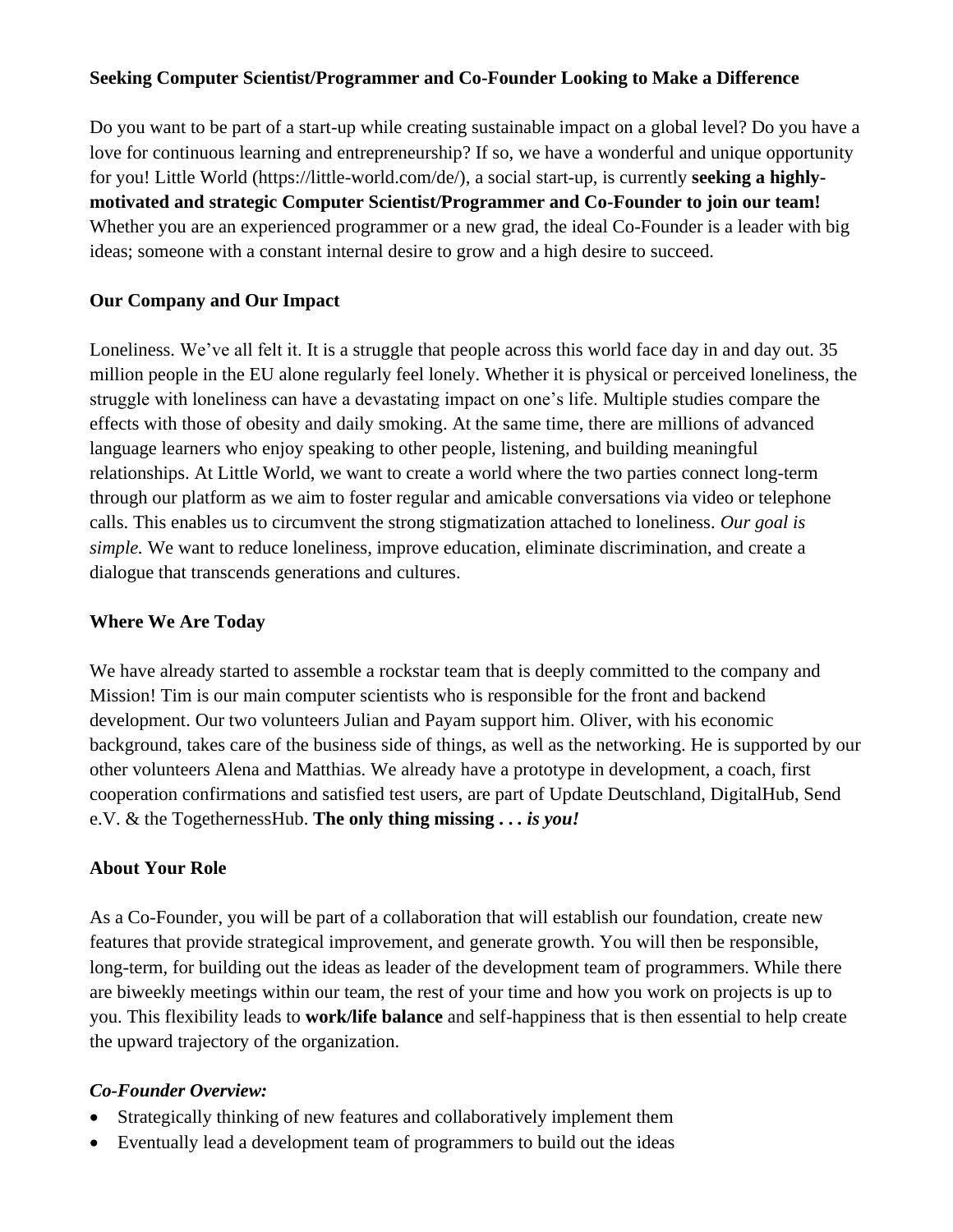- Build effective business relationships while connecting with people
- If interested, assist in other areas where your interests lay (i.e. customer acquisition, writing texts, etc.)

## **What We Offer You:**

We deeply value the dedication of those we work with and offer a variety of benefits to our Co-Founders:

- **Ability to be a Co-Founder while creating a sustainable impact throughout the world**
- Your voice matters As a Co-Founder, you can steer the direction of the initiative with us. We love big ideas and deep conversations
- **Equity & salary** You will receive a scholarship-based salary that is subject to growth as we grow as an organization, but you will also have the ability to receive equity, should you so choose
- **Great potential for continuous learning** What interests you? Finance, law, business? We highly encourage and support professional development and learning
- **Fun and exciting company culture** Whether it is food delivered to our Friday meetings, hackathons, or just creating a positive atmosphere, we know the importance of enjoying work
- **Networking Opportunities**
- **Media-Attention** There is a high likelihood of media attention as we grow and develop

# **What You Bring to the Table:**

- Proactive and reliable self-starter with a high commitment as a Co-Founder
- Desire to make an impact in our global society
- Python programming and Diango backend experience
- Naturally strategic and entrepreneurial mindset
- Strong project management skills
- Exceptional communication skills (after all, we are a startup with a lot of ideas we love to talk through things!)
- **Nice to Have Experience:** Experience with Kubernetes, frontend development (HTML, CSS, JavaScript), telecommunication Api's (Twilio), and Linux

**Location:** Remote. However, proximity to Aachen, Germany would be beneficial (although not required)

**Hours:** Mid and long-term prospects 35-60 hours workload per week. If currently involved elsewhere, we understand this may be less at first.

If you are passionate about helping to rid the world of loneliness, and want to be involved in an innovate start-up, we'd love to chat! Feel free to let us know something about yourself, send us your GitHub/CV, or simply give us a call – we look forward to getting to know you!

**Contact: Oliver Berlin, + 49 177 145 9 245 [oliver.berlin@rwth-aachen.de](mailto:oliver.berlin@rwth-aachen.de)**